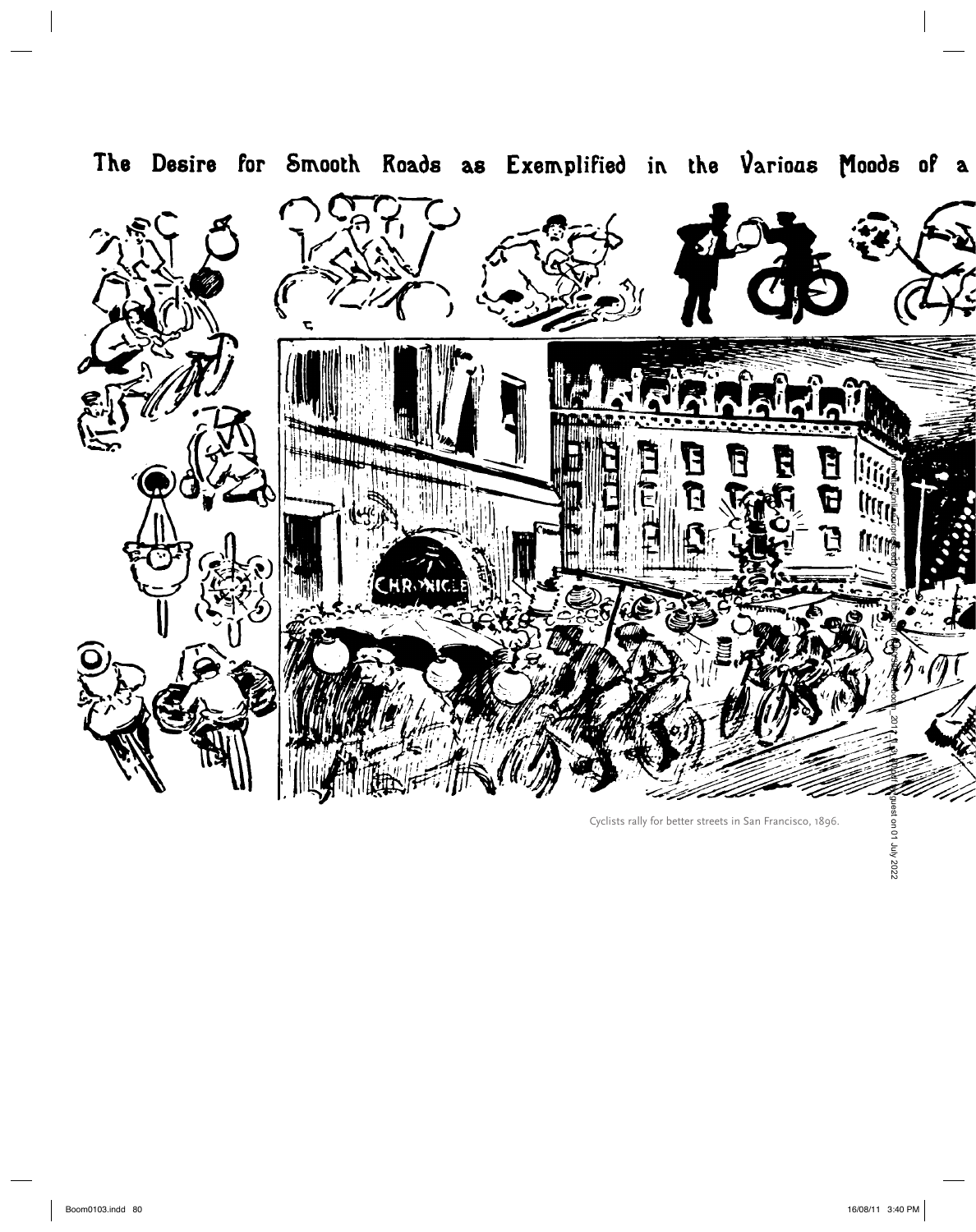# **C ontested G round**

# Wheeling Pageant.



## *chris carlsson*

# **King of the Road**

## A movement founder explains the deep roots of Critical Mass

*"If the increase continues, the time is not very distant when not to own and ride a bicycle will be a confession that one is not able-bodied, is exceptionally awkward, or is hopelessly belated."*

—*"The Bicycle Festival,"* New York Times, *July 13, 1895*

alifornia is world-famous as the home of car culture, the place that gave birth to freeways, cruising, hot rods, and the whole mash-up of beaches, girls, convertibles, and teenage fun. That's one story and it has some truth to it, but it's a story of the twentieth century. The successful marketing of this image in films and literature—branding California as a car-obsessed state in which life unfolds mostly behind the wheel—has profoundly shaped the aspirations of people around the world. But it has also obscured another story that both precedes and succeeds the rise of the private automobile—the bicycle.

Given the rising tide of climate chaos rooted in fossil fuel combustion, it's urgent that we tell ourselves other stories about our lives here in the Golden State. Such stories can point us toward viable alternatives that, coincidentally, are well-rooted in the state's own history.

In September 1992, after months of tentative and speculative conversation about bicycling and politics among a couple of dozen friends (only a year and a half after the bombastic but fragile New World Order emerged in the first Gulf War), the first Critical Mass took place in San Francisco. I was one of those first forty-eight riders and had been intimately involved in the informal discussions that gave rise to it. The first ride didn't yet have the name; they called it "Commute Clot." Two months later, the more compelling "Critical Mass," taken from a casual description of Chinese traffic patterns in Ted White's documentary "Return of the Scorcher," was adopted. The ride began with a simple goal: to fill the streets with bikes so completely that they would

*Boom: A Journal of California,* Vol. 1, Number 3, pps 80–87. ISSN 2153-8018, electronic ISSN 2153-764X. © 2011 by the Regents of the University of California. All rights reserved. Please direct all requests for permission to photocopy or reproduce article content through the University of California Press's Rights and Permissions website, http://www.ucpressjournals.com/reprintInfo.asp. DOI: 10.1525/boom.2011.1.3.80.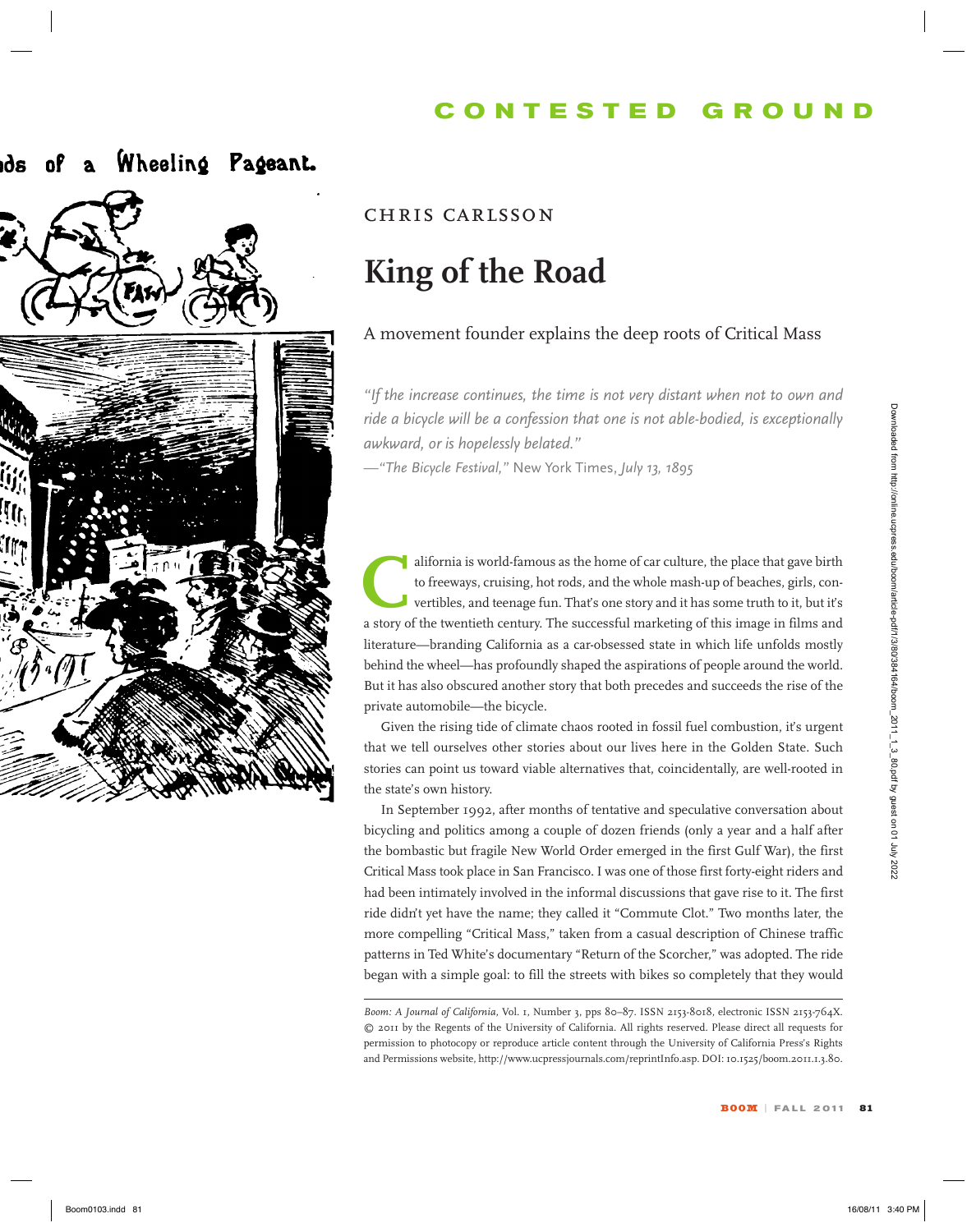

Summer 1996, looking west on Howard Street across 4th Street. **Spectators. Hank Chapot re-creates the scene:** 

displace cars, and in so doing would create a new kind of mobile, temporary public space. The obvious irony of the concept lay in the fact that the streets of our cities are the closest thing we have to a genuine public space, but they are so dominated by the parking and movement of private automobiles that the use of the space is predetermined and markedly antisocial.

#### **Nineteenth-Century Bicycling**

The second bicycling club nationally and the first on the west coast was the San Francisco Bicycle Club, founded on December 13, 1876. The club petitioned the Park Commission for permission to ride their new-fangled devices in Golden Gate Park. The park commissioners, overcoming their astonishment that there was actually a club for wheelmen, allowed them to "enter Golden Gate Park at the Stanyan Street entrance to the South Drive before 7 a.m. only." Intensive selfpolicing kept the wheelmen within the bounds of the variance, and before too long the "privileges were extended."1 But it was in the next decade that bicycling began its precipitous takeoff. In the words of one contemporary:

The first competition for the SF Bicycle Club was "The Bay City Wheelmen," founded in 1884. It raised enthusiasm to the highest pitch. Each man was eager to find opportunities for the keenest rivalry, for the honor of his club was at stake, and in those days wheeling was a clean sport. Sport for the true love of sport. There were none of the sordid motives which follow in the train of professionalism. To become a professional was to place one's self outside of the social pale.<sup>2</sup>

The mass of nineteenth-century cyclists in San Francisco were not narrowly focused on bicycling alone. They became the backbone of a broad movement for improved streets and "Good Roads." On July 25, 1896, thousands of cyclists filled the streets in the largest demonstration seen in the city's history. In that century's last decade, San Francisco was a muddy, dirty town, long past its glory years as a boomtown, but still one of the ten largest cities in the United States. The streets were full of horseshit, and between the ubiquitous cable car slots and the tangled web of streetcar rails, pedestrians and bicyclists had a hazardous course to traverse en route to their destinations. After months of organizing among the thriving bicycling clubs of the city, a huge parade was organized that drew as many as 100,000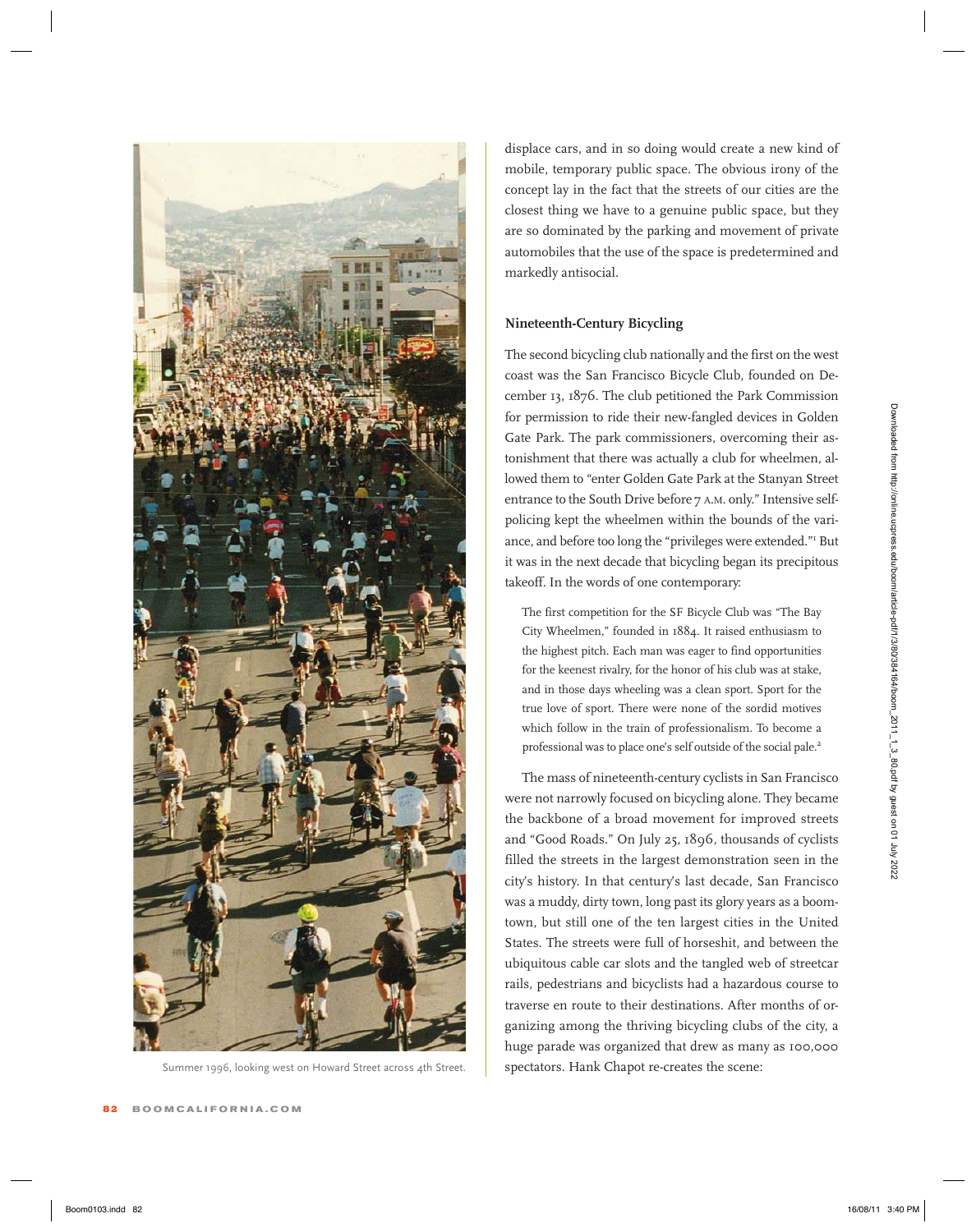"A five-year wheelman named McGuire, speaking for the South Side Improvement Club stated: 'The purpose for the march is three-fold; to show our strength, to celebrate the paving of Folsom Street and to protest against the conditions of San Francisco pavement in general and of Market Street in particular.If the united press of this city decides that Market Street must be repaved, it will be done in a year.' Asked if southsiders were offended that the grandstand would be north of Market, McGuire exclaimed, 'Offended! No! We want the north side to be waked up. We south of Market folks are lively enough, but you people over the line are deader than Pharaoh!'"3

The movement for Good Roads would dovetail with the early progressive efforts to recalibrate government to provide services to the citizenry. After decades of parsimonious government expenditures in a climate that eschewed taxation in favor of privatization through franchises to provide public benefits (water, electricity, telephones, streetcars, etc.), new political actors in the 1890s turned against the big corporations and trusts. San Francisco politicians embraced the bicyclists' demand for Good Roads along with a growing interest in public water, electricity, and transportation.

Meanwhile, in Southern California, an elegant bikeway was built along the Arroyo Seco corridor north of the Los Angeles River in 1900. It was the keystone of a plan to link Los Angeles and Pasadena with an eight-mile "great transit artery." Pasadena Mayor Horace Dobbins dedicated public funds to an elevated, multilane, wooden cycleway, including streetlights and gazebo turnouts. The fifteen-cent toll didn't dissuade hundreds of cyclists who showed up to the opening, going on to ride through a beautiful pre-urban Los Angeles landscape. More than 20 percent of the population were already regular bikers in 1900, and of course the weather was ideal. Cycleways were going to crisscross the area and provide a stylish and modern system for personal transport.4

As the twentieth century unfolded, the automobile rushed into the picture. Within a few years, bikeway expansion was scrapped and even the Arroyo Seco Cycleway was soon turned into a motorway (now better known as the Pasadena Freeway). As thousands of Californians became motorists, patterns of city life began to change. The chaotic crisscrossing of pedestrians, horses and horse-drawn wagons, streetcars, cable cars, and steam railroads, already joined by increasing numbers of bicyclists, now saw an influx of private automobiles.

The crowded, diseased, and dangerous streets of the nineteenth century were an additional motivation for progressive



Critical Mass poster for the 10th anniversary ride in 2002

leaders who sought to ameliorate these conditions through efficient city planning, then a new discipline. As city centers choked with traffic congestion and automobile injuries and deaths soared, a struggle to reshape city streets took place. Police and parents wanted to control speeds to promote safety. Highway engineers wanted to widen and streamline city streets to promote through traffic at higher speeds. Auto companies promoted the "freedom of the open road" and claimed that street improvements must properly be directed to bettering driving conditions, since most of the money for road building and maintenance was derived from gasoline taxes. Bicycles and pedestrians were the obvious losers in this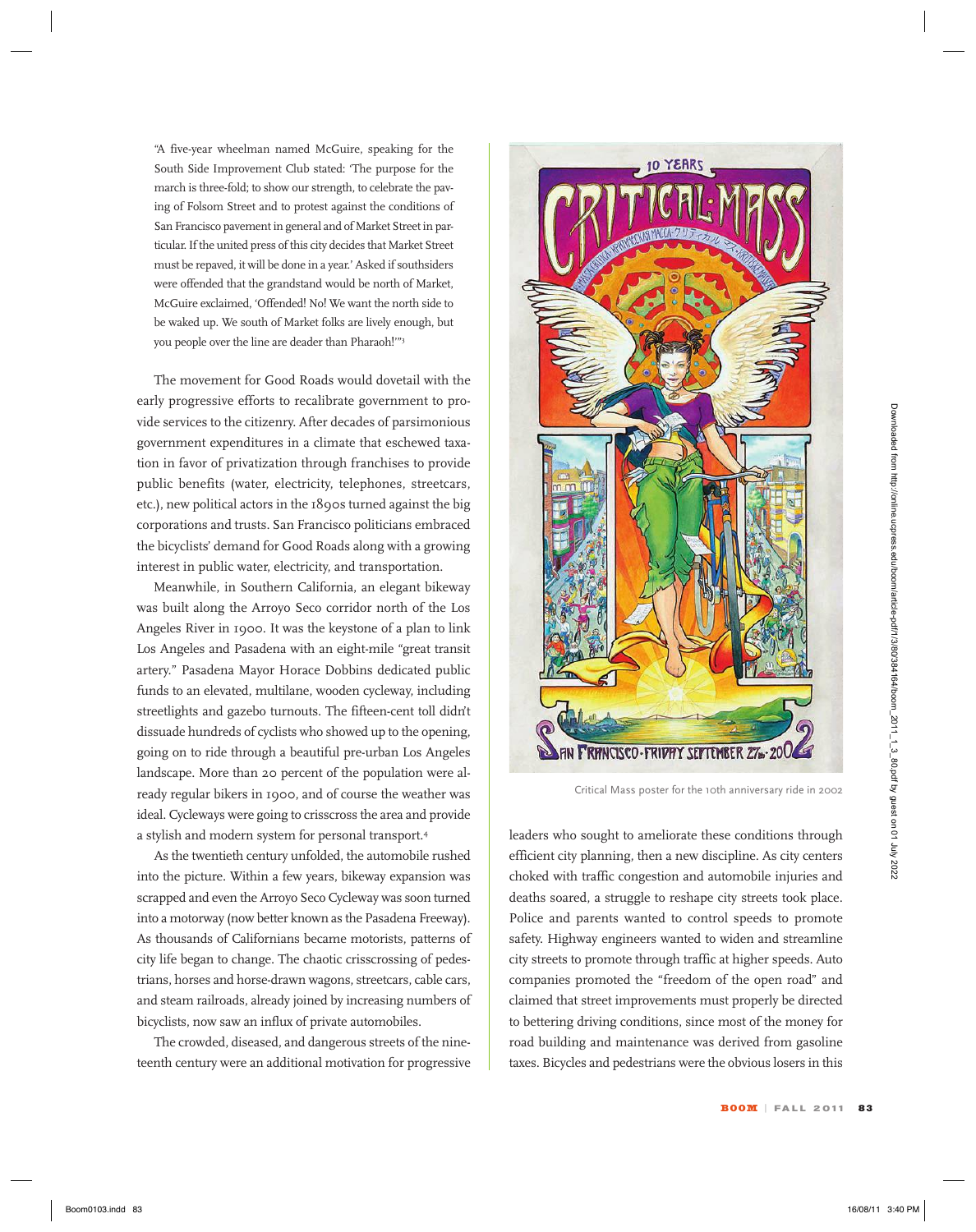era as highway engineers—reinforced by auto industry propaganda—focused on widening streets, increasing parking, and creating parkways and highways (later freeways), while society subtly shifted the blame for car-related fatalities to careless pedestrians and cyclists, or individual bad drivers.5

In the late 1960s, after decades of car ascendancy, with the bicycle reduced in popular imagination to a children's toy or an obscure sport, the bicycle began to assume its modern significance. An early breakthrough came in the bucolic university town of Davis, California, where in 1965 five locals formed a vaguely named "Bicycle Safety Committee" to save the imperiled cycling community. Davis was growing by 10 percent a year, and bicyclists were diminishing as the population was growing. The committee mapped a bike lane system for Davis, and after being thwarted by a hostile City Council managed to elect a pro-bicycling Council in 1966. Davis's reputation as California's best-known cycling town dates from that time, when local government gave a green light to a new network of bike lanes. Interestingly, during the first few years of trial and error, a separated bike lane between parked cars and the sidewalk was tried and discarded as unsafe, a system that has been successfully implemented in Copenhagen, Berlin, Amsterdam, and other European cities.6

A few years later, in 1969, hundreds of cyclists gathered in the first "Smog-Free Locomotion Day" demonstration on Telegraph Avenue in Berkeley. For the next few years, this ecological protest bike ride rolled through the East Bay before sputtering out in the wake of the first oil crisis and the slow unraveling of the protest era.

In the 1980s, bicycle activism hit a low ebb until the end of the decade when San Francisco bike messengers organized a mass ride to encircle City Hall. The messengers were protesting the mayor and police threats to crack down on scofflaw messengers and force them to register and become licensed. The protest succeeded, and the plans to license messengers were abandoned. In 1990 a new group, Bay Area Bike Action, organized a bike ride through Golden Gate Park to advocate for a "park, not a parking lot!" During the first Gulf War in 1991, dozens of cyclists appeared at the periphery of large antiwar demonstrations in the city and pioneered a role for themselves as scouts, rolling ahead of marchers to see where police might be waiting for them. Finally, a group of fifty cyclists rode together from Santa Cruz to San Francisco during this same period, protesting the invasion of Kuwait and the bombing of Iraq. population was georedic plure controlled to the latter interact for the signal state in the space of the space of the space of the space of the space of the space of the space of the space of the space of the space of the

### **Critical Mass Is Born in San Francisco, 1992**

From these many threads through time, the first Critical Mass rode in San Francisco in September, 1992. While few of the first riders, if any, knew of their complicated legacy, they were resuming an honorable, century-old tradition of combining bicycling with politics. The several dozen Critical Mass initiators had different tastes, ideas, politics, and experiences. Some of us had been active in ecological efforts, others in antiwar and antinuclear campaigns of the 1970s and 1980s, a few were bike messengers, while others still were people who simply chose bikes as their preferred transportation. We made no effort to arrive at a consensus explanation for our action, but hoped that in the space we planned to open, many ideas could flourish and many purposes find their expression. We all agreed that the maltreatment and second-class citizenship we suffered as isolated everyday cyclists deserved a robust response; and if nothing else, by gathering and riding en masse, we would make our presence felt as it hadn't been felt before.

It was obvious that if any formal organization took responsibility for the event, city authorities would most likely insist they have a permit and probably liability insurance, so we proceeded anonymously. We chose not to approach the police or the local government, defining the gathering as "an organized coincidence." That proved to be a fortuitous decision, since no one could be held personally responsible for the gathering of dozens, then hundreds, and eventually thousands of citizens, all determined to use the public thoroughfares to "ride home together," paralleling the utterly banal and normalized traffic jams that clogged the streets every day with cars. The slogan that emerged after awhile was "We aren't blocking traffic, we ARE traffic!" (This also became the title of Ted White's 1998 documentary on Critical Mass.<sup>7</sup>) Moreover, since no individual or organization "owned" the ride, it was easy for anyone to feel it was theirs as much as anyone else's.

What none of us could know in that dry autumn and winter of 1992–1993, as the police took no notice of us and our numbers swelled toward a couple hundred riders by February, was that the idea had become a classic meme, spreading from person to person through phone calls, through letters, through visitors who rode with us and took the idea back to their hometowns. (A Polish expat in San Francisco told his old friends in Poznan, Poland, who may have had the first ride in Europe.) About eight of us put together a small pamphlet,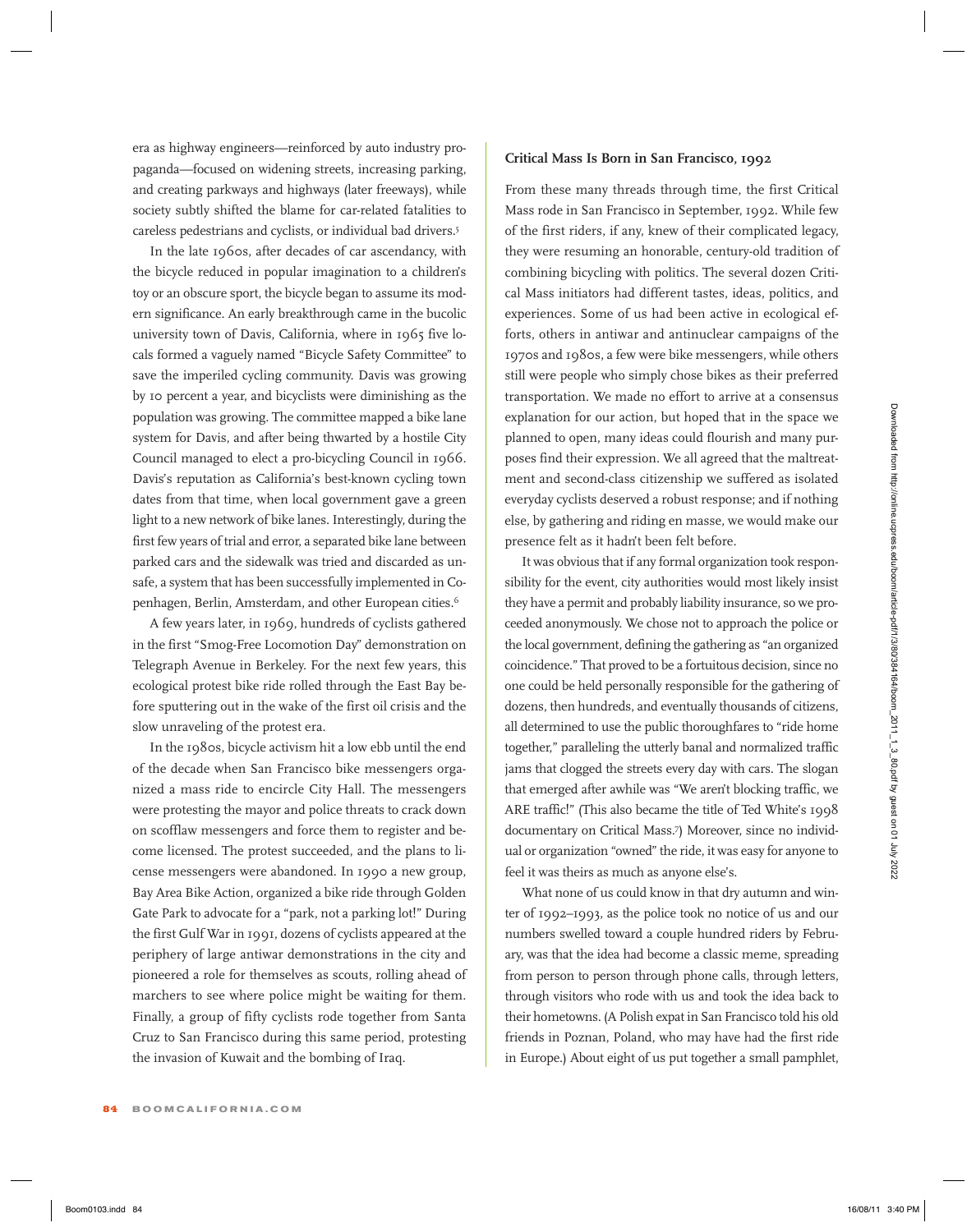

San Francisco Critical Mass riding south on Vermont Street in August 1999, photo taken from the 20th Street crest of the hill looking north.

"How to Make a Critical Mass,"8 which we sent out to anyone who requested it, only a couple of dozen by the end of 1993.

Coincidentally, 1993 was also the year that the World Wide Web began to have a real presence in our lives, especially in San Francisco, so email, listserv discussions, and eventually websites began to proliferate. Other Critical Mass rides were started across the bay in Berkeley; in New York; in Austin, Texas; Madison, Wisconsin; Portland, Oregon; and Montreal. The idea began to snowball that year, and people in dozens of other cities and towns started their own Critical Mass rides. They all followed similar ideas to the ones that animated our San Francisco ride from the beginning: no leaders, ideas communicated by way of "xerocracy" (using ubiquitous photo-copying machines, anyone could put their ideas out on a flyer and have influence over the culture and experience of the local ride); sticking together in dense masses of bikes, even if it meant running red lights, for it was safer to stick together than to get spread out and mixed with autos; "corking" side traffic by having one or a few cyclists stop in front of rows of cars to prevent them from encroaching on the Mass; and so on. The wo-Males Orbits Mac, <sup>4</sup>widel we sent out a transport (size of the best client) show that also be a control of the properties of the properties of the sent of the control of the control of the sent of the sent of the

In time, dozens of major cities around the world would have Critical Mass bike rides, from Rome and Milan in Italy

(along with twenty other cities), to London (and two dozen other United Kingdom locales), Chicago, Los Angeles, San Diego, São Paulo, Toronto, Vancouver, Budapest, Berlin, Sydney, Melbourne, Paris, Lyon, Madrid, Barcelona, Mexico City, Guadalajara, Quito, Santiago, and many more. Each city's ride took some of the wider concept and made it their own, adapting as needed to local conditions. Some were tightly organized, others less so. Chicago contributed the "bike lift" to the culture, which was later best demonstrated in a Budapest ride of over 40,000 cyclists, all holding their bicycles aloft while cheering wildly. (Budapest had a recent history as a heavily policed "Communist" city; therefore, organizers chose to negotiate with the authorities rather than risk a violent confrontation and decided to hold Critical Mass rides only at the end of April and September, twice a year. This has led them to hold the record for most riders, recently topping 50,000.)

## **Everyday Bicycling Returns**

Critical Mass was, and is, just a starting point. It's a place where people meet and further projects begin to find adherents, often but not only bicycle-related. In the last decade, dozens of bike "zines" have been published (*Mudflap, Bike*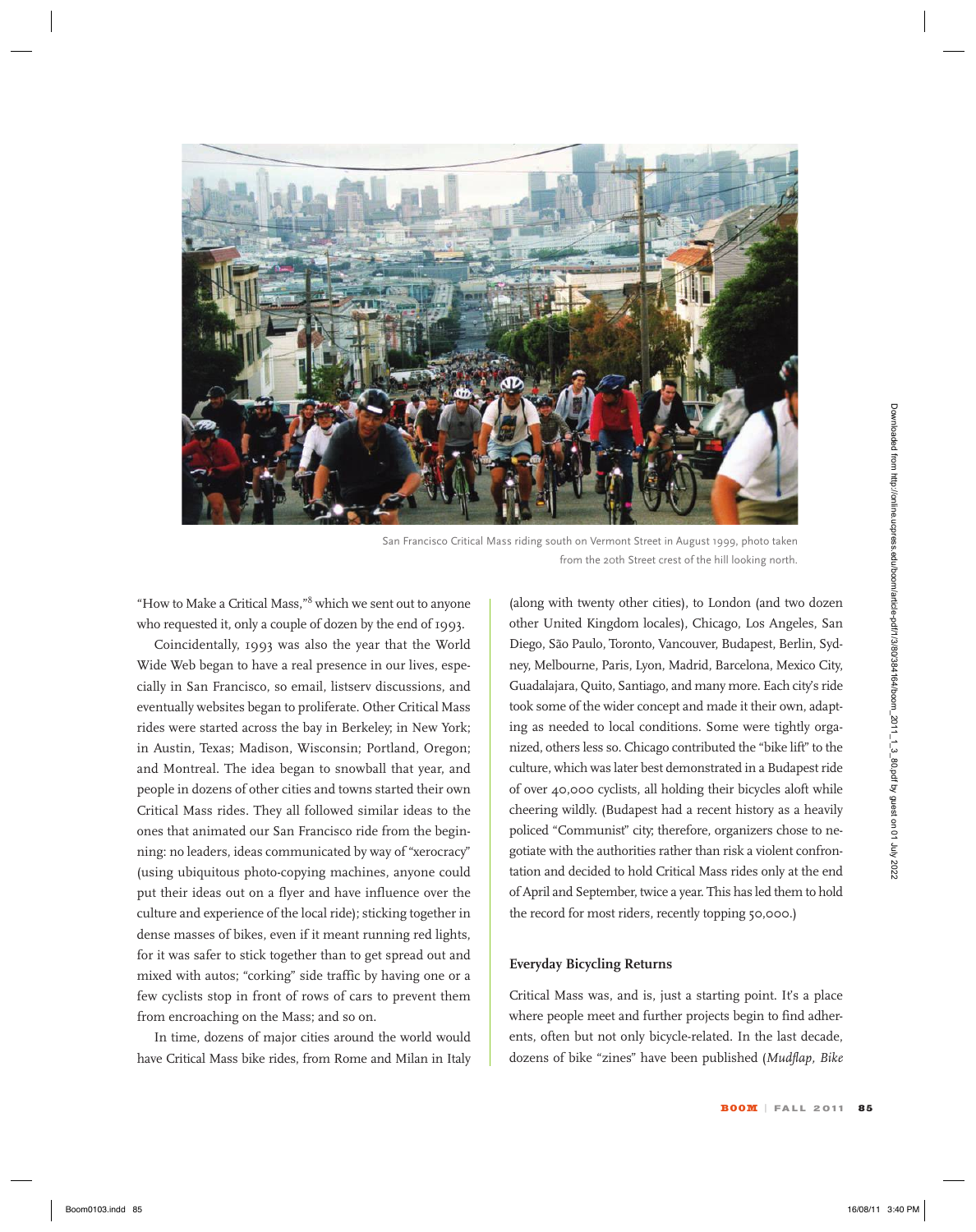

Critical Mass riding in Los Angeles, March 2011

*Love, Chainbreaker, Sin on Wheels, Mercury Rising*, to name a few). Lately such quality periodicals as *Boneshaker* magazine from Bristol, England, *Bike Monkey* from Santa Rosa, California, *Dandyhorse* from Toronto, and *Momentum* from Vancouver, Canada, have given the new bicycling culture aesthetically beautiful, editorially thoughtful media of its own.

Do-it-yourself bike shops, anchored by volunteer labor, have proliferated, too. In Los Angeles, the triumvirate of the Bike Kitchen, the Bike Oven, and the Bikerowave, has helped thousands of Angelenos become daily cyclists. Most recently, the Los Angeles Bicycle Coalition helped spawn La Bici Digna, a do-it-yourself bikeshop for Spanish-speaking day laborers in metropolitan Los Angeles. Similar kinds of efforts are running in San Francisco, Toronto, Chicago, and New York, and they have really taken off in Italy, where they're called "ciclofficine," and have found ready homes in the network of squatted social centers around the country (Rome alone has at least six such spaces, providing tools and spare parts to all comers to fix—or make—their own bikes). Another half-dozen free bike spaces have emerged in squatted buildings in Madrid.

In recent years, other kinds of rides have also begun, sometimes as deliberate efforts to start social bike rides that don't have Critical Mass's anarchistic reputation. This reputation, proliferated by the mass media, is sometimes deserved: a San Diego Critical Mass on Black Friday 2010 rode into a mall and through the aisles of a Target store. Midnight Ridazz in Los Angeles attracts huge crowds of middle-ofthe-night riders. A San Jose Bike Party, designed to be lawabiding and respectful while fun and social too, started only a couple of years ago and is attracting thousands of riders to its monthly 8:00 p.m. rides through various Silicon Valley burgs. The East Bay and San Francisco have inaugurated Bike Party rides, in 2010 and 2011 respectively.

In the wake of all this social riding, formal advocacy groups are gaining political power. The San Francisco Bicycle Coalition, with its couple of dozen volunteers and occasional meetings in restaurants, is now 12,000 dues-paying members strong, and considered by most to be a serious political force in local politics. Similar advocacy groups in Marin County, the East Bay, Silicon Valley, and Los Angeles, with more modest memberships, have grown in influence during the past decade. Bicycle boulevards and trafficcalmed streets have been established throughout Berkeley and Davis, and are beginning to get attention from larger cities too, including LA and SF. A long-abandoned railroad tunnel linking Mill Valley to Corte Madera has just been refurbished and opened to bicyclists in Marin County. Boom 103. The condition of the second of the second of the second of the second strength since  $\alpha$  properties and contempt to the second strength of the second strength of the second strength of the second strength by g

Riding alongside mainstream groups are many other activists and initiatives, from CicLAvia in Los Angeles to the Bikes on Board campaign on Caltrain along the San Mateo peninsula, and the new Sunday Streets program in San Francisco. Less than a decade ago Bogotá, Colombia, established Sunday street closures, which have spread to dozens of major cities in South America and are now being adopted in San Francisco, too. Bikeshare programs are also being started. From the well-known Vélib program in Paris to similar bike shares in Copenhagen, Milan, London, and other European centers, the idea has taken hold in Mexico City and is slated to open in San Francisco soon.

Critical Mass captures a larger moment in history, a time when great numbers of people are searching for ways to make personal and political changes in their everyday lives in response to the multiple crises of energy, ecology,